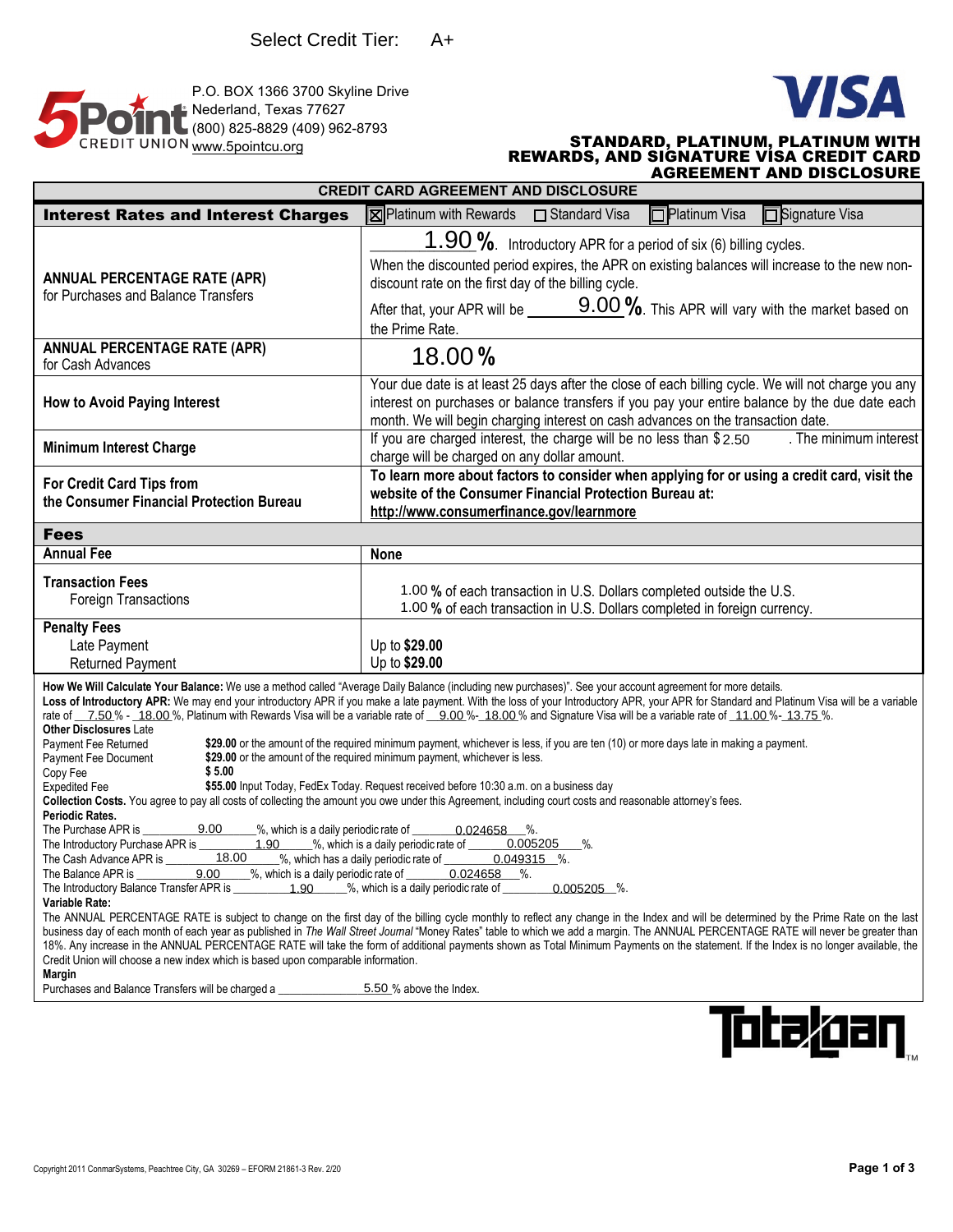P.O. BOX 1366 3700 Skyline Drive Nederland, Texas 77627 **ENDIT UNION (800) 825-8829 (409) 962-8793** 

# **VISA Totakoan** (800) 825-8829 (409) 962-8793 **STANDARD, PLATINUM, PLATINUM WITH REWARDS.**<br>**AND SIGNATURE VISA CREDIT CARD** AND SIGNATURE VISA CREDIT CARD

AGREEMENT AND DISCLOSURE

#### **CREDIT CARD AGREEMENT AND DISCLOSURE**

This Agreement establishes the terms and conditions of your credit card agreement with the Credit Union. In this agreement, the words "you" and "your" mean any person who signs this agreement or who uses any<br>card or other access device that may be issued in connection with this Agreement "Card" means the<br>Standard and/or Platinum

**USING THE ACCOUNT:** If you are approved for an account, the Credit Union will establish a line of credit for you. By using the card for the first time, or authorizing another person to use your account, you agree to<br>and accept all of the terms and conditions in this agreement. You agree that your credit limit is the maximum<br>a on your account at any time. Unless disclosed otherwise, the Credit Union will not allow advances over the<br>credit limit. If the Credit Union has a program whereby it allows payment of advances that exceed your credit<br>limit the requirements of the paragraph entitled "Statements and Notices") explaining your right to opt in to the Credit Union's program whereby it will honor advance requests over the credit limit. In the event you opt in to such a program, you agree to the terms of such a program. You may request an increase in your credit limit only by a method acceptable to the Credit Union. The Credit Union may increase or decrease your credit limit, refuse to make an advance and/or terminate your account at any time for any reason not prohibited by law. If you are permitted to obtain cash advances on your account, we may, from time to time, issue convenience checks to you that may be drawn on your account. Convenience checks may not be used to<br>make a payment on your account balance. If you use a convenience check, it will be posted to your account<br>as a cash advance any reason and such refusal shall not constitute wrongful dishonor.

You may request that we stop the payment of a convenience check drawn on your account. You agree to pay any fee imposed to stop a payment on a convenience check issued on your account. You may make a<br>stop payment request orally, if permitted, or in writing. Your request must be made with sufficient time in<br>advance of the the payee, any check number that may be applicable, and the exact amount of the check. If permitted, you may make a stop payment request orally but such a request will expire after 14 days unless you confirm your request in writing within that time. Written stop payment orders are effective only for six (6) months and may be renewed for additional six month periods by requesting in writing that the stop payment order be renewed.<br>We are not required to notify you when a stop payment order expires. If we re-credit your account after<br>paying a expenses, including attorney's fees, damages, or claims, related to our honoring your stop payment request or in failing to stop payment of an item as a result of incorrect information provided to us or the giving of inadequate time to act upon a stop payment request.

**RESPONSIBILITY:** You promise to pay any and all charges incurred by you or by any person whom you authorize to use the Credit Card issued to you, and any fees or charges incurred in the recovery of a credit card, retrieval of transaction data, or collection of this account in accordance with the terms and conditions issued by MasterCard International, Inc. in accordance with the policies established by the Credit Union.

Your obligation to pay the amount owed on your account continues until paid in full even though an agreement, divorce decree or other court judgment to which the Credit Union is not a party may direct someone else to pay the account balance.

**JOINT ACCOUNT:** If more than one person applies for the card each is individually responsible for all<br>amounts owed on the account and is jointly and severally responsible for all amounts owed. This means the<br>Credit Union obtain credit advances without the knowledge of the other and both are obligated to repay all advances made to the account. You agree to notify the Credit Union of any address change.

**USING THE CARD:** You may use the card issued to you to make purchases from anyone who accepts Credit Cards. You may also obtain cash advances from the Credit Union, from other financial institutions<br>participating in the program and from automated teller machines (ATM's) that provide access to the system.<br>Your Perso accept Cards). You agree not to use the card for any illegal transactions such as advances for gambling or<br>wagering where these practices are in violation of the law. Even if you use your card for an illeg

**PERSONAL IDENTIFICATION NUMBER (PIN):** We will furnish you with a Personal Identification Number (PIN).<br>You agree to keep the PIN secret. You also agree you won't write the PIN on the Card or anything you keep with<br>the ca agreement to be responsible for all amounts and charges incurred in connection with such transactions.

**FINANCE CHARGES.** For purchase, cash advance, and balance transfer transactions on your Account, the balances subject to a finance charge are identified on your monthly statement as "Average Daily Balance" (including new purchases, new cash advances and new balance transfers). The "Average Daily Balance" is determined as follows. Each day we take the balance at the beginning of the day, add any new purchases, cash advances, balance transfers, insurance premiums, and debit adjustments or other charges, and subtract any payments, credits, unpaid finance charges, late charges, over-the-credit limit fees, and cash<br>advance fees that are processed that day. This gives us the "Daily Balance." To get the "Average Daily<br>Balance" for divide the total by the number of days in the billing cycle. Purchase transactions posted to your Account<br>during the billing cycle period are included in the total only if the "New Balance" on your previously assessed<br>bill

A finance charge will be imposed on Credit Purchases only if you elect not to pay the entire New Balance<br>shown on your monthly statement for the previous billing cycle within 25 days from the date of that<br>statement. If you that 25 day period, a Finance Charge will be imposed on the unpaid average daily balance of such Credit<br>Purchases from the date of posting to your Account during the current billing cycle, and will continue to<br>accrue until until the date of payment if more than 25 days from the closing date.

**VARIABLE RATE.** Your Account is subject to a Variable Rate which is based on the highest Prime Rate as published in the Money Rates Section of the Wall Street Journal in effect on the last day of each calendar quarter ("Index") plus our Margin. The Index plus the Margin equals the Interest Rate. Changes in the Index<br>will cause changes in the Interest Rate on the first day of the next billing cycle following the change ("Change<br>D

Copyright 2011 ConmarSystems, Peachtree City, GA 30269 – EFORM 21861-3 Rev. 2/20 **Page 2 of 3**

Charge and will affect the amount of your regularly scheduled payments that you will be required to make. An increase in the Index will result in an increase in your regularly scheduled payment amount.

There is no limit on the amount by which the annual percentage rate can change on any Change Date other than the maximum Annual Percentage Rate. The maximum **ANNUAL PERCENTAGE RATE** that can apply is 18.00%.

At the time of this agreement, your Account is subject to the following terms:

**PURCHASES AND BALANCE TRANSFERS:** Standard and Platinum Visa- For 6 billing cycles your Account is subject to an Introductory Daily Periodic Rate of 0.005205% (corresponding to an Introductory **ANNUAL**  PERCENTAGE RATE of 1.90%. After the expiration of the Introductory Rate, your Interest Rate for Purchases will be calculated according to the Variable Rate provisions described herein, using a Margin of

*\_\_\_\_\_\_\_\_\_\_\_\_\_%*. If your Account was not subject to an Introductory Rate, Purchase Transactions would have been subject to the following terms: Index **\_\_\_\_\_\_\_\_\_\_\_\_%**; Margin **\_\_\_\_\_\_\_\_\_\_\_\_\_%**; Daily Periodic<br>Rate **W. ANNIIAI PERCENTAGE RATE %** Rate *\_\_\_\_\_\_\_\_\_\_\_\_\_%*; **ANNUAL PERCENTAGE RATE** *\_\_\_\_\_\_\_\_\_\_\_\_\_***%.**

Platinum with Rewards Visa- For 6 billing cycles your Account is subject to an Introductory Daily Periodic Rate of 0.005205% (corresponding to an Introductory **ANNUAL PERCENTAGE RATE** of 1.90%. After the expiration of the Introductory Rate, your Interest Rate for Purchases will be calculated according to the Variable Rate provisions described herein, using a Margin of \_ subject to an Introductory Rate, Purchase Transactions would have been subject to the following terms: Index \_\_\_\_\_\_\_\_\_\_3.5\_%; Margin \_\_\_\_\_\_\_\_5.50\_%; Daily Periodic Rate <u>\_\_0.024658\_</u>%; **ANNUAL**<br>PERCENTAGE RATE \_\_\_\_\_\_\_\_9.00\_%. **PERCENTAGE RATE**  $\begin{array}{r} 9.00 \text{ %} \\ -2.00 \text{ %} \end{array}$ 5.50 %. If your Account was not 3.5 %; Margin

Signature Visa- For 6 billing cycles your Account is subject to an Introductory Daily Periodic Rate of 0.005205% (corresponding to an Introductory **ANNUAL PERCENTAGE RATE** of 1.90%. After the expiration of the Introductory Rate, your Interest Rate for Purchases will be calculated according to the Variable Rate<br>provisions described herein, using a Margin of \_\_\_\_\_\_\_\_\_%. If your Account was not subject to an provisions described herein, using a Margin of  $\_\_$ Introductory Rate, Purchase Transactions would have been subject to the following terms: Index *y*<sub>6</sub>. Daily Periodic Rate *\_\_* **PERCENTAGE RATE** *\_\_\_\_\_\_\_\_\_\_\_\_\_***%.**

Balance Transfers will be charged at a retail rate but do not qulify for points on Platinum with Rewards or Signature Cards only.

**CASH ADVANCES:** The daily periodic rate for Cash Advances is 1.5%, corresponding to the **ANNUAL PERCENTAGE RATE** OF 18.00%.

**OTHER CHARGES:** The following other charges (fees) will be added to your Account, as applicable:

- a) Returned Payment Fee: You will be charged up to \$29.00 for any check payment returned for any reason;
- b) Document Copy Fee: You will be charged \$5.00 for each copy of a sales draft or statement that you request (except when the request is made in connection with a billing error made by the credit union);
- Expedited Fee: You will be charged \$55.00 for input today, FedEX tomorrow if you request is received before 10:30 a.m. on a business day.
- d) Card Replacement Fee: \$10.00.
- e) Account Research Fee: \$10.00 per hour.

LATE CHARGE: If your payment is 10 or more days late you will be charged \$29.00 or the amount of the required minimum payment, whichever is less.

**MONTHLY PAYMENTS:** Each payment you make on the account will restore your credit limit by the amount of the payment that is applied to the outstanding principal of the purchases, cash advance and balance transfer features of your account. At any time, if your total new balance exceeds your credit limit, you must immediately pay the amount that exceeds your credit limit.

**A PAYMENT IS REQUIRED EACH MONTH:** You must pay at least the minimum payment shown on your statement by the date specified on your monthly statement. You can repay any outstanding balance prior to maturity in whole or in part at your option without penalty. Your monthly payment must be made directly to the address shown on your statement. If available, you may have your minimum payment automatically deducted from your checking or savings account.

The minimum periodic payment required for your Standard, Platinum, Platinum with Rewards and Signature<br>Visa Account will be \_\_\_\_\_\_\_\_1.OO\_% of your total new balance or \$\_\_29.OO\_\_\_\_\_\_, whichever is greater,<br>unless your outs unless your outstanding balance is less than \$\_29.00 \_\_\_\_\_, in which case your minimum payment will be your outstanding balance. Any portion of minimum payments shown on prior statements which remain unpaid, any amounts by which you exceed your credit limit, and any other applicable charges will also be added to your required minimum monthly payment.

Subject to applicable law, payments will be applied in the following order or in any manner the credit union<br>chooses. First to any previously billed and unpaid Finance Charges on purchases, cash advances and balance<br>transf account and then to the principal balance of cash advances. However, in every case, in the event you make a<br>payment in excess of the required minimum periodic payment, the Credit Union will allocate the excess amount<br>first descending order based on applicable annual percentage rate. If two or more purchases were posted on the<br>same day, your payment will be applied to the lowest amount first. You understand that any payment that delays<br>the re reduction of Your unpaid balance will decrease Your Finance Charges.

**CREDIT BALANCES:** If there is a credit balance due you, you may request in writing a full refund of this credit balance at our address shown in this Agreement.

**SECURITY:** You grant us a security interest under the Uniform Commercial Code and under any common law rights the Credit Union may have in any goods you purchase. If you give the Credit Union a specific pledge of shares by signing a separate pledge of shares, your pledged shares will secure your account. You may not withdraw amounts that have been specifically pledged to secure your account until the Credit Union agrees to release all or part of the pledged amount.